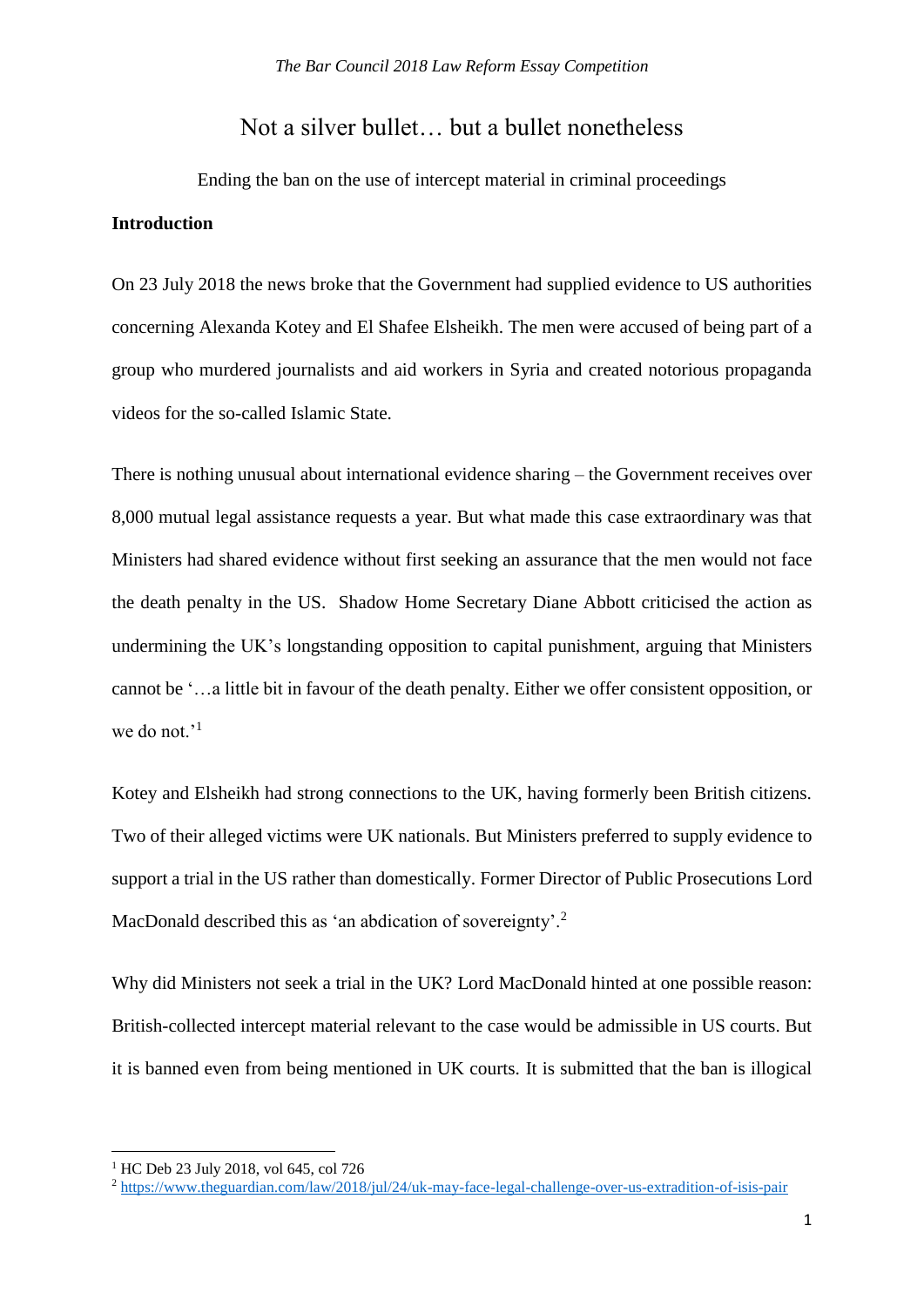and undermines the proper prosecution of serious crime and terrorism in the UK. This essay explains why and how the ban should be ended.

### **What is interception?**

Interception can be described as the act of making the content of a communication available to a person who is neither the sender nor an intended recipient of that communication.

State interception of communications is arguably as old as communications technology itself. The first public reference to the practice can be traced to the Proclamation of May 25th, 1663 which restricted the opening of letters or packets to those authorised by the Principal Secretary of State.<sup>3</sup> In 1984 the European Court of Human Rights noted:

The power to intercept telephone messages has been exercised in England and Wales from time to time since the introduction of the telephone.<sup>4</sup>

Prior to the Interception of Communications Act 1985 ("IOCA")*,* there was no statutory basis for the interception of telephone communications in the UK. In fact, the Government had expressly declined to bring forward legislation, arguing it would undermine the secret nature of the techniques used. IOCA was introduced in response to the European Court of Human Right's judgment in *Malone v United Kingdom*. 5

Malone was on trial for handling stolen goods when he learned that a telephone call he had made had been intercepted. The interception had been authorised under warrant from the Home Secretary. But there was no statutory basis for the Home Secretary's power to issue a warrant. Nor was it claimed to flow from the royal prerogative. Malone challenged this in the domestic

<sup>&</sup>lt;sup>3</sup> Report of the Committee of Privy Councillors appointed to inquire into the interception of communications (Cmnd 283) (1957), para. 9. Available at<https://www.fipr.org/rip/Birkett.htm>

<sup>4</sup> *Malone v United Kingdom* (1985) 7 E.H.R.R. 14 at [28]

<sup>5</sup> Ibid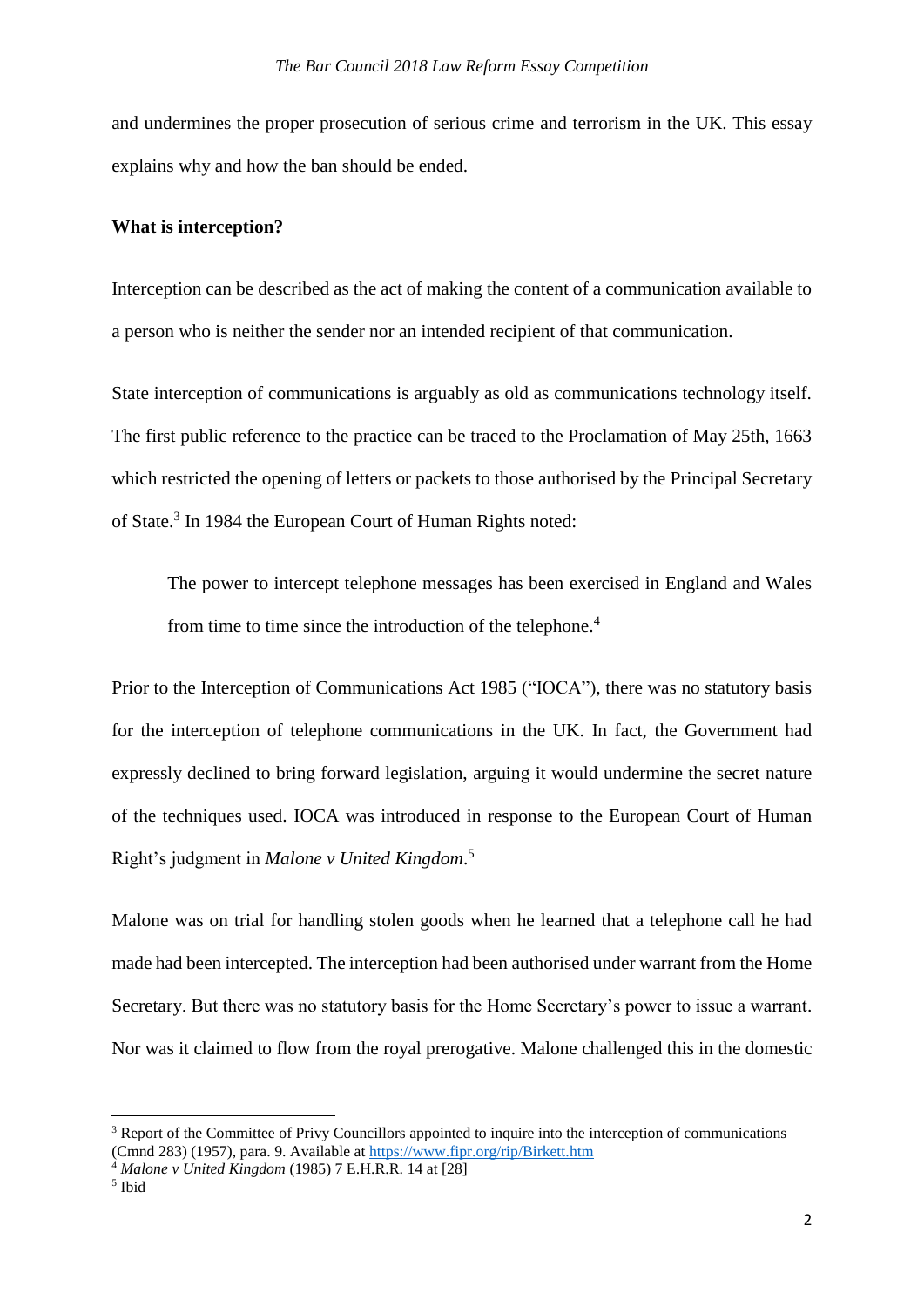courts but the case was dismissed as being non-justiciable. The European Court of Human Rights found that the practice of interception was an unjustified breach of Article 8 ECHR as it was not conducted 'in accordance with law'.

Whilst IOCA brought the interception of telephone communications into statute law, it also sought to minimise its justiciability. Section 9 of IOCA stated:

- (1) In any proceedings before any court or tribunal no evidence shall be adduced and no question in cross-examination shall be asked which (in either case) tends to suggest—
	- (a) that an offence under section 1 above has been or is to be committed by any of the persons mentioned in subsection (2) below ; or
	- (b) that a warrant has been or is to be issued to any of those persons.

IOCA was replaced by the Regulation of Investigatory Powers Act 2000 ("RIPA"), which in turn has been replaced by the Investigatory Powers Act 2016 ("IPA"). Although the law and technology concerning the interception of communications have been transformed since 1985, the ban on the use of intercept material has persisted. It is now contained in section 56 of IPA.

The effect of section 9 and its successors is that although interception is permitted by legislation, discussing interception in court is banned. A person in Malone's position today would have no way of confirming whether interception had occurred. If prosecuting counsel were to confirm a defendant's suspicions that his communications had been intercepted they would risk committing an offence punishable by up to 5 years' imprisonment.<sup>6</sup>

 $\overline{a}$ 

<sup>6</sup> Section 59 Investigatory Powers Act 2016. Alternatively, they may have committed an offence under section 4 of the Official Secrets Act 1989.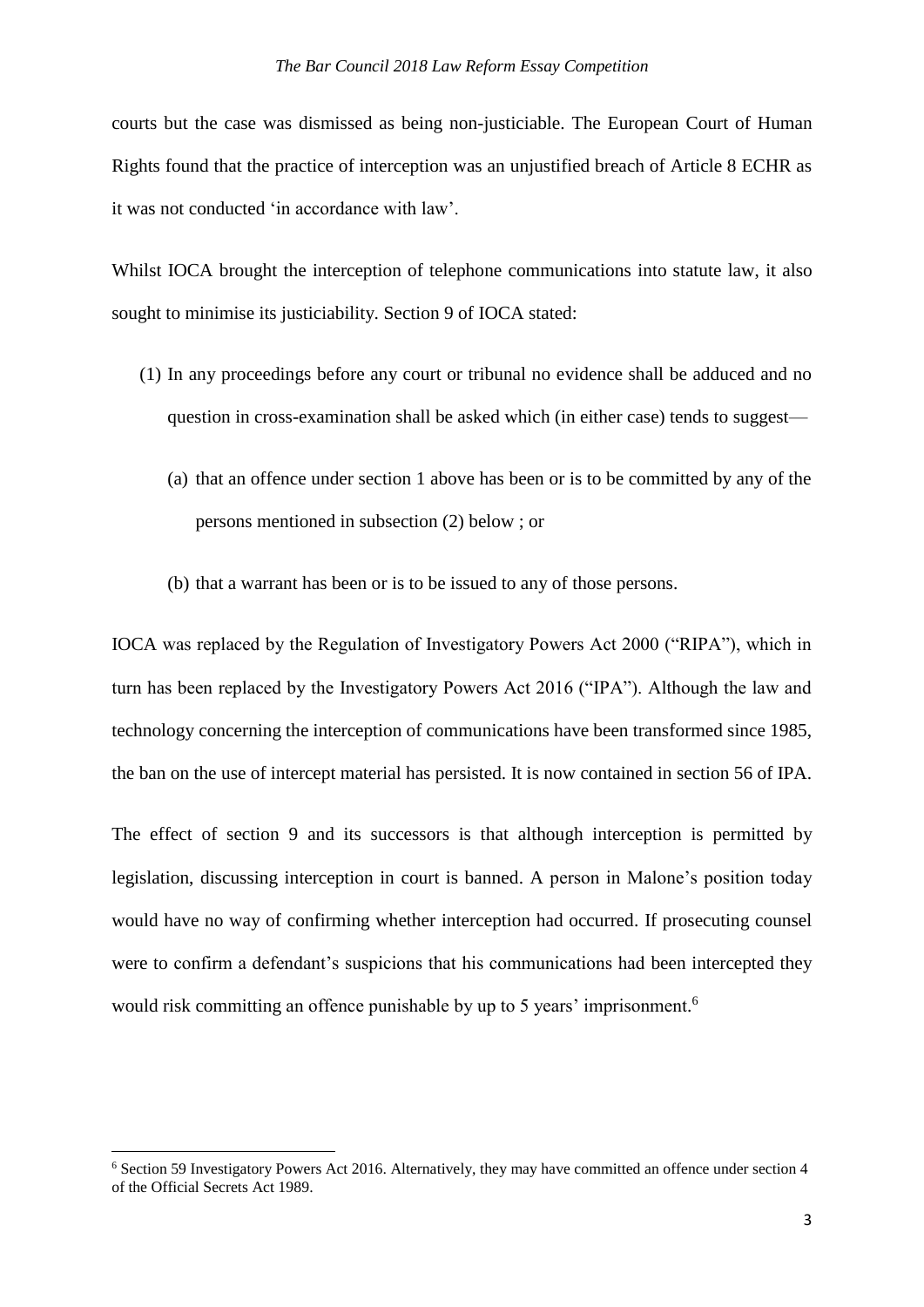#### **Why is intercept material excluded from criminal evidence?**

The Attorney General issues guidance<sup>7</sup> which explains the policy behind the ban. It states:

It has been long-standing Government policy that the fact that interception of communications has taken place in any particular case should remain secret and not be disclosed to the subject. This is because of the need to protect the continuing value of interception as a vital means of gathering intelligence about serious crime and activities which threaten national security. The Government judges that if the use of the technique in particular cases were to be confirmed, the value of the technique would be diminished because targets would either know, or could deduce, when their communications might be intercepted and so could take avoiding action by using other, more secure means of communication.

In practice this means that the interception of communications is subject to a policy of neither confirm nor deny. If prosecutors are asked whether interception has occurred in a particular case, they are advised to say:

I am not in a position to answer that, but I am aware of sections 17 and 18 of the Regulation of Investigatory Powers Act 2000 and the Attorney General's Guidelines on the Disclosure of Information in Exceptional Circumstances under section 18. 8

## **Problems with the ban**

1

Intercept material can be highly incriminating. This is one reason why it has intelligence value. It may be the crucial evidence that would support a conviction. But section 56 of IPA excludes

<sup>7</sup> Attorney General's Guidelines for Prosecutors: Section 18 of the Regulation of Investigatory Powers Act 2000 (England and Wales). Presumably an updated version, taking into account the Investigatory Powers Act 2016 will be published soon.

<sup>8</sup>[https://assets.publishing.service.gov.uk/government/uploads/system/uploads/attachment\\_data/file/16324/Interc](https://assets.publishing.service.gov.uk/government/uploads/system/uploads/attachment_data/file/16324/Intercept_Guidelines_-_reformatted.pdf) [ept\\_Guidelines\\_-\\_reformatted.pdf](https://assets.publishing.service.gov.uk/government/uploads/system/uploads/attachment_data/file/16324/Intercept_Guidelines_-_reformatted.pdf)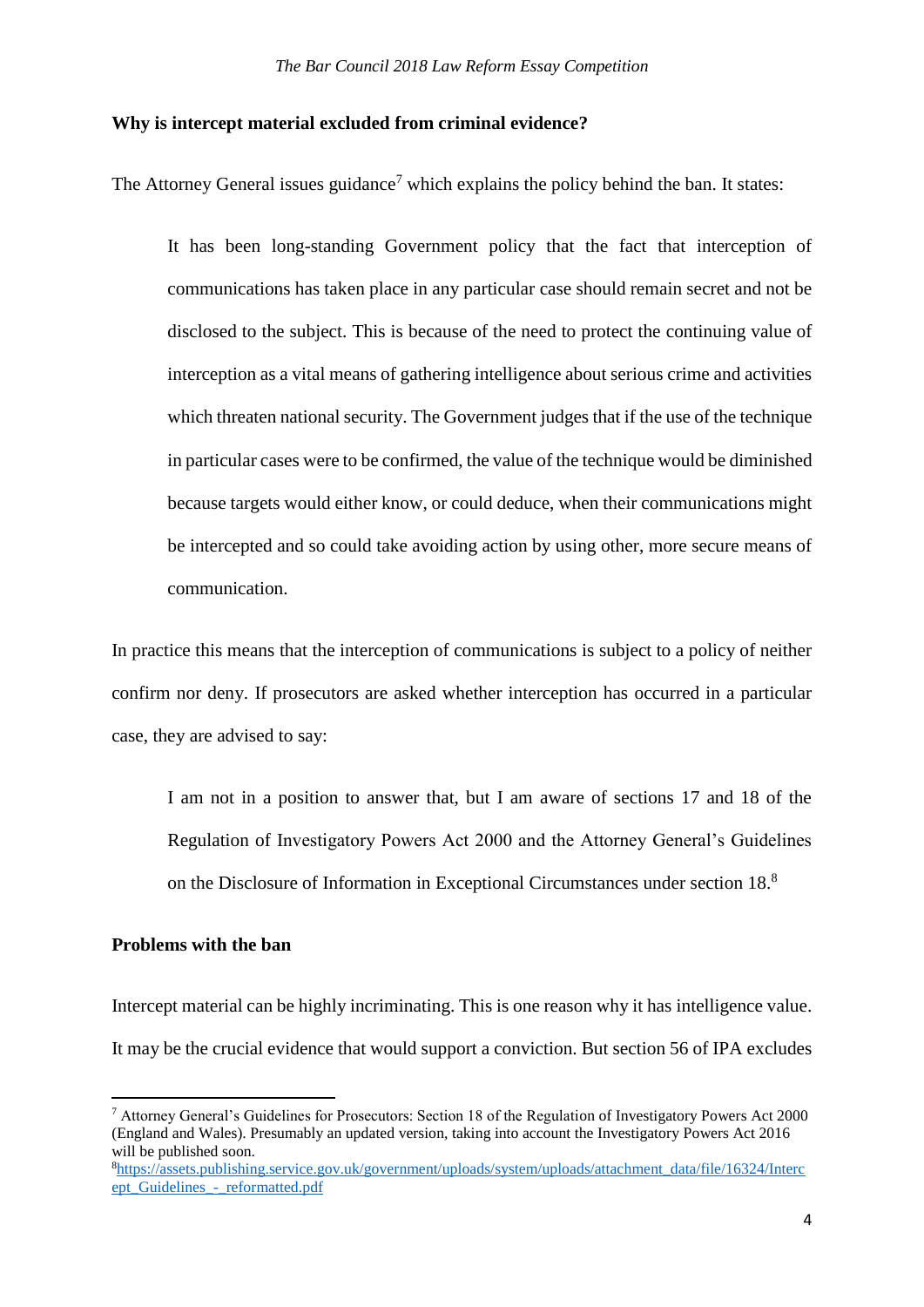this material from criminal evidence and denies the prosecutor or the courts any discretion in the matter. We have examined its possible relevance to the case of Kotey and Elsheikh. We will now consider two cases which illustrate directly the value of intercept material in our criminal justice system, and which show why the policy argument set out in the Attorney General's guidance is undermined by the various exceptions to the ban.

In June 2018, 18 year old Safaa Boular was found guilty of offences contrary to section 5 of the Terrorism Act 2006. At her trial, a recording was played of Miss Boular talking to her sister Rizlaine. Using a rudimentary code, they discussed Rizlaine's plans to commit a terror attack alongside their mother, Mina Dich. Safaa was already in custody when the call took place, and she used the prison telephone to talk to her sister.<sup>9</sup> Prison telephones are not classed as public telephone systems by the IPA, and intercepted prison telephone calls are admissible in court.<sup>10</sup> As the BBC noted:

This conversation was a key part of the evidence against Rizlaine Boular and Mina Dich, leading to their guilty pleas. $11$ 

Mobile phones abound in prisons in 2018. But if Safaa Boular's phone call had taken place on a smuggled mobile phone, the content of the call could not have been used as evidence against her or the other defendants. The remaining evidence may not have been sufficient to secure their pleas or their convictions after trial. We will never know what effect the recording of the call had on the jurors who found Safaa guilty, but it seems fair to infer that it had some effect.

Intercept products are admissible in closed material proceedings and some closed tribunals, including in proceedings for Terrorism Prevention and Investigation Measures ("TPIMs").<sup>12</sup> It

<sup>9</sup> <https://www.cps.gov.uk/cps/news/teenager-convicted-uk-terror-plot>

<sup>&</sup>lt;sup>10</sup> Investigatory Powers Act 2016, Schedule 3, paragraph 2

<sup>11</sup> <https://www.bbc.com/news/uk-44359958>

<sup>&</sup>lt;sup>12</sup> Investigatory Powers Act 2016, Schedule 3, paragraphs 4 - 17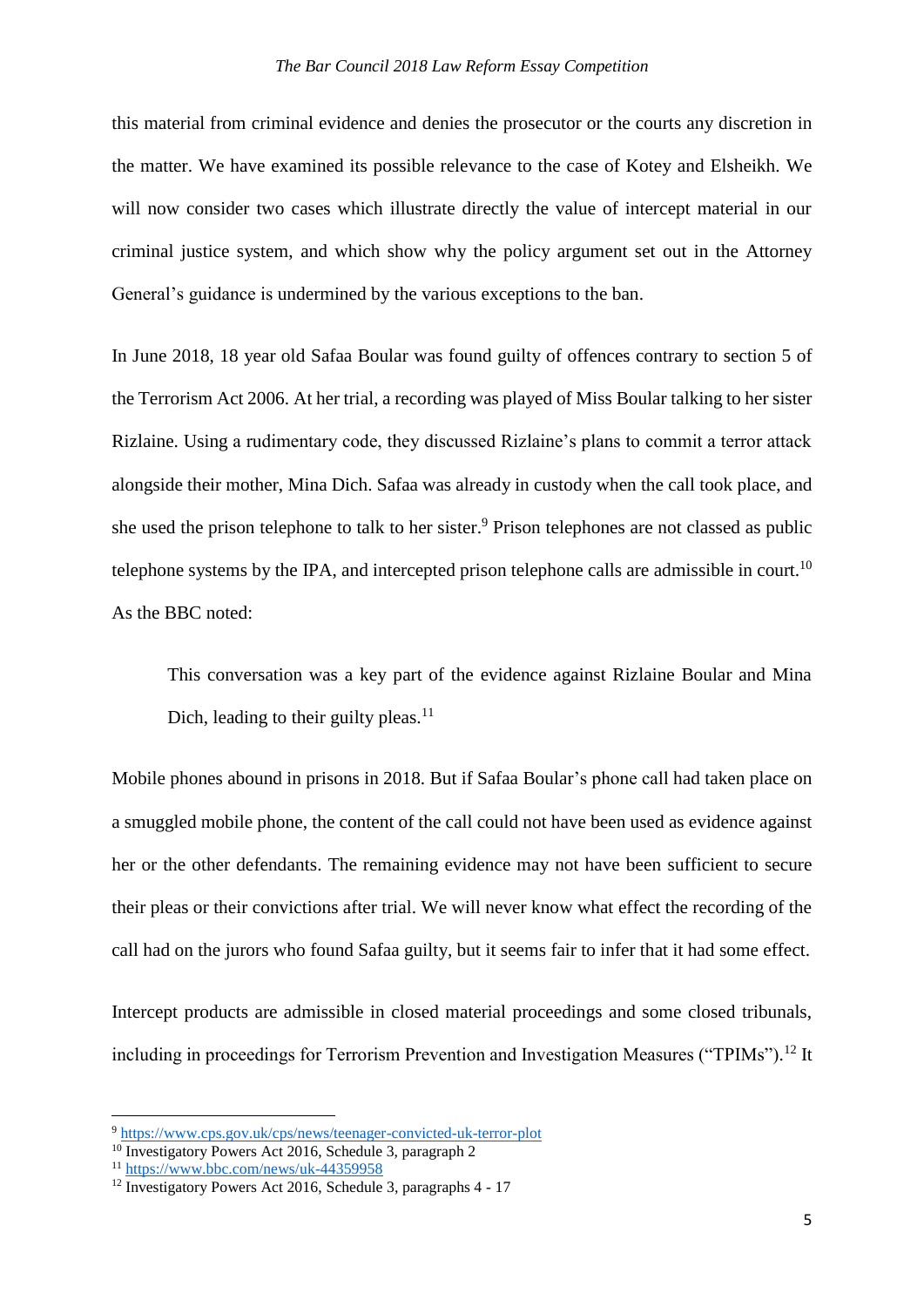may have been possible to use the intercepted phone call to support applications for TPIMs against the Boular sisters and their mother. But TPIMs are a poor substitute for criminal convictions, particularly when there would be sufficient evidence to convict were it not for section 56 of IPA.

TPIMs are only available in cases concerning terrorism-related activity. *Malone* was not a terror case. And the interception of communications continues to have value well beyond terror cases. In *Knaggs<sup>13</sup>* communications intercepted by the Dutch authorities formed part of the prosecution evidence in a conspiracy to import cocaine and other drugs into the UK. Knaggs and his associates were convicted and sentenced to a total of over 80 years' imprisonment.

Intercepted communications were admissible in *Knaggs* because they had been intercepted in accordance with Dutch law. The Court of Appeal noted that ban on the use of intercept products extends to materials obtained by overseas authorities under mutual assistance warrants, but found that cooperation between UK and Dutch authorities had been more informal in this case. The UK authorities had not procured the interception and it therefore did not fall to be excluded under section 18 of RIPA.<sup>14</sup> *Knaggs* has been described as an example of how the ban on using intercept products in court encourages 'international law enforcement arbitrage'.<sup>15</sup> It is certainly difficult to understand the policy justification for excluding evidence obtained under a mutual assistance warrant but admitting evidence obtained overseas by more informal means.

*Boular* and *Knaggs* illustrate the utility of intercept products in securing convictions for serious offences. Crucially, in each case, slightly different facts would have engaged the ban on the

<sup>13</sup> *R v Knaggs and others* [2018] EWCA Crim 1863

<sup>&</sup>lt;sup>14</sup> The law in force at the time, which is essentially replicated by the Investigatory Powers Act 2016.

<sup>15</sup> [https://crimeline.co.uk/uk-ban-on-eavesdropping-encourages-a-culture-of-international-law-enforcement](https://crimeline.co.uk/uk-ban-on-eavesdropping-encourages-a-culture-of-international-law-enforcement-arbitrage/)[arbitrage/](https://crimeline.co.uk/uk-ban-on-eavesdropping-encourages-a-culture-of-international-law-enforcement-arbitrage/)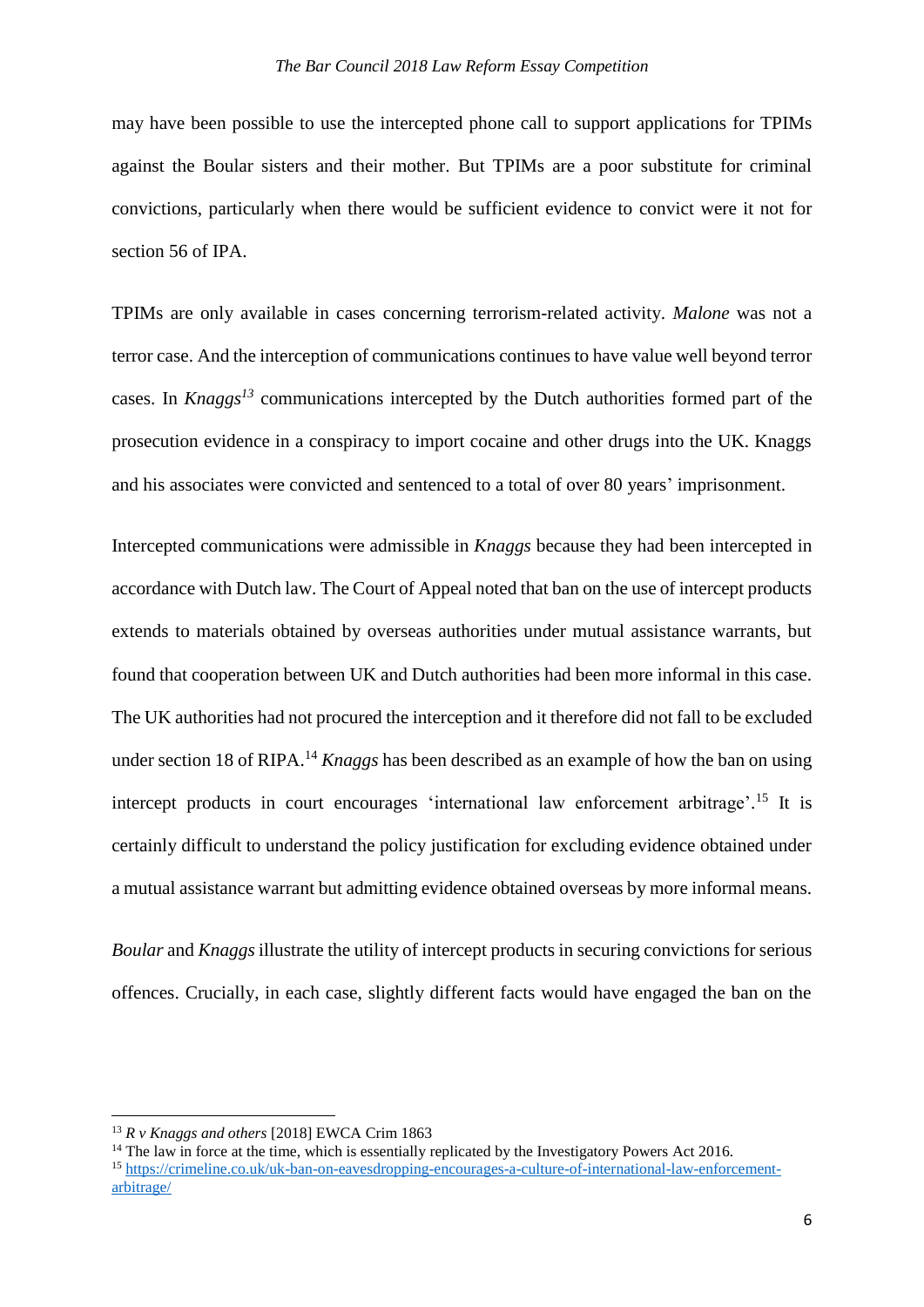use of intercept products, eroding or even destroying the basis for convictions that were undoubtedly in the public interest. They show the need to repeal section 56 of IPA.

#### **How would law reform work?**

Having demonstrated the increasing undesirability of the ban on the use of intercept material as criminal evidence, this essay proposes a simple solution. That is, to repeal section 56 of IPA along with section 3(7), 7A(9) and 8(6) of the Criminal Procedure and Investigations Act 1996 ("CPIA"). Repealing section 56 of IPA would enable interception to be discussed during criminal proceedings. Repealing the aforementioned provisions of the CPIA would enable the prosecution to use interception material as part of their case against the accused. It would also require the prosecution to disclose unused intercept material to the defence where the test for disclosure is also met.

Law reform would not lead to a flood of intercept material coming before the criminal courts or disclosed to defendants. Prosecutors would need to decide whether any available intercept material was necessary for them to put their case. Many cases where interception takes place would doubtless continue to be prosecuted without such material. Prosecutors would not be required to make disclosures where the CPIA test was not also met. As Lord Bingham stated in *R v H*:

If material does not weaken the prosecution case or strengthen that of the defendant, there is no requirement to disclose it. […] Neutral material or material damaging to the defendant need not be disclosed. 16

<sup>16</sup> *R v H* [2004] 2 A.C. 134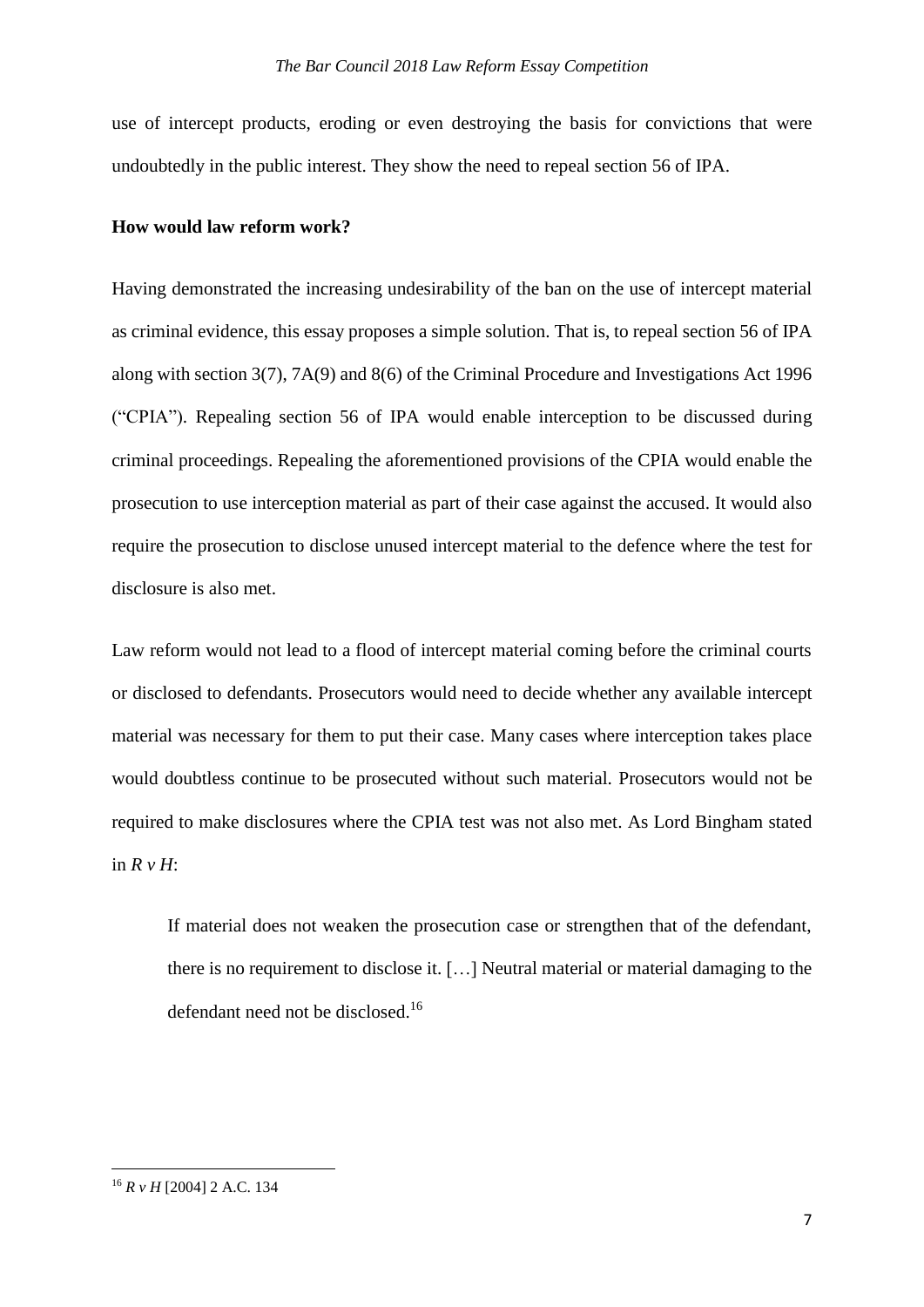Even where intercept material does meet the test for disclosure, it would be open to the prosecution to seek a ruling that disclosure would not be in the public interest.<sup>17</sup> This would exclude the evidence from the case entirely.

Furthermore, a range of statutory and common law measures can be deployed to minimise the risks associated with handling sensitive evidence in the criminal courts. The common law permits parts – or even all – of a trial to be held *in camera* where strictly necessary to enable justice to be done.<sup>18</sup> Reporting restrictions can be imposed. And whilst there is no restriction on jurors discussing evidence presented in open court, it is an offence to disclose information about their deliberations.<sup>19</sup> So the precise effect of intercept material on a jury's verdict would not become known.

Interception is not solely undertaken by our intelligence agencies. Nor is it solely deployed for national security purposes. 3007 new interception warrants were issued in 2016, across nine interception agencies.<sup>20</sup> Of those 3007 warrants, 65% were for the purpose of preventing or detecting serious crime.<sup>21</sup> Where a warrant is issued f or the purpose of preventing or detecting serious crime there should be a presumption that the fruits of that warrant are admissible as criminal evidence.

## **Benefits of law reform**

Ending the statutory ban on the use of intercept products in court could increase public confidence in the authorities' ability to disrupt crime and bring offenders to justice. The contribution of intercept material to public confidence in the justice system was noted as far

<sup>&</sup>lt;sup>17</sup> See section 3(6) CPIA

<sup>18</sup> See *In re Guardian News and Media Ltd and others* [2016] EWCA Crim 11

<sup>19</sup> Juries Act 1974, section 20D

<sup>20</sup> IOCCO annual report 2016, p38

<sup>&</sup>lt;sup>21</sup> Defined by section 81(3) of RIPA and now section 263 of IPA as a crime for which an adult first-time offender could reasonably expect a sentence of three years' custody or more, or which involves the use of violence, substantial financial gain or conduct by a large number of persons in pursuit of a common purpose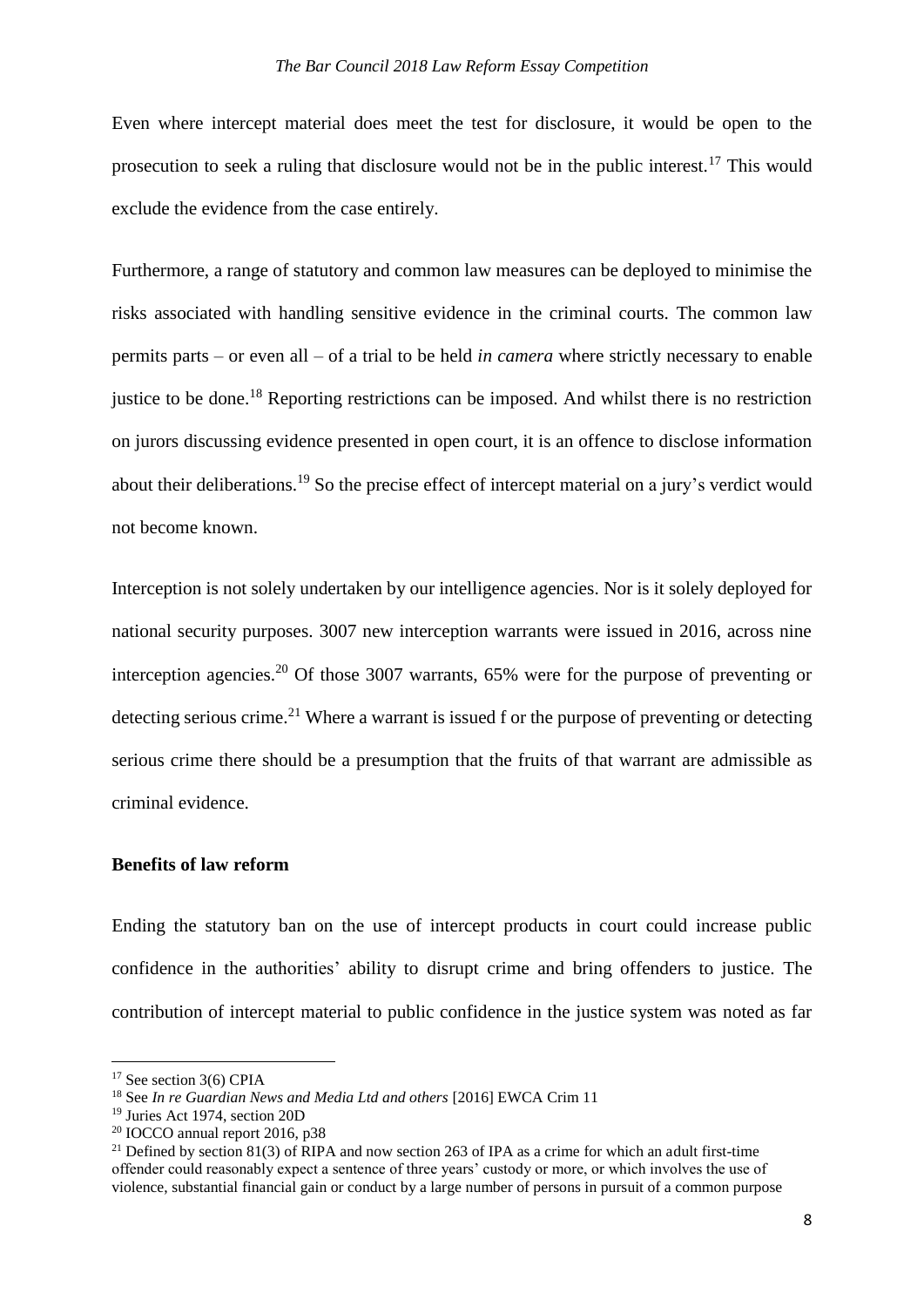back as 1923. In the trial of Irish nationalist Art O'Brien and others for seditious conspiracy, Mr Justice Swift stated:

…it was no doubt a matter of surprise to the jury to learn of the mass of correspondence passing between London and Dublin and of relief to know that the authorities in this country were not so blind or stupid as they were sometimes thought to be and that they knew a little more of what was going on than those who did these things either suspected or imagined.... It is well for this country that there is an organisation – when it is suspected that a crime is about to be perpetrated – which has a means of watching the suspected persons.<sup>22</sup>

Post-1985 it would be a criminal offence for a judge to make such a statement before a jury.

In December 2017 the Bar Council's Law Reform committee argued that intercept evidence should be admissible in court with the leave of the judge.<sup>23</sup> This essay goes further – arguing that intercept evidence should be admissible on the same basis as other relevant evidence. It should not require the leave of the judge. This approach has previously been supported by NGOs including Liberty<sup>24</sup> and JUSTICE<sup>25</sup>. In what amounts to the most comprehensive independent report on intercept evidence, JUSTICE stated that:

Intercept evidence may not be a silver bullet but it is a bullet nonetheless. The time has come for the UK to join the ranks of common law countries that allow such ammunition in the fight against terrorism.

1

<sup>22</sup> Birkett report, para 149

 $^{23}$  Bar Council response to the Regulation of Investigatory Powers Act 2000; revised codes of practice, December 2017, para 23

<sup>&</sup>lt;sup>24</sup> <https://www.libertyhumanrights.org.uk/news/blog/5-reasons-why-we-need-intercept-evidence-court>

<sup>25</sup> *Intercept evidence: Lifting the Ban*, JUSTICE, 2006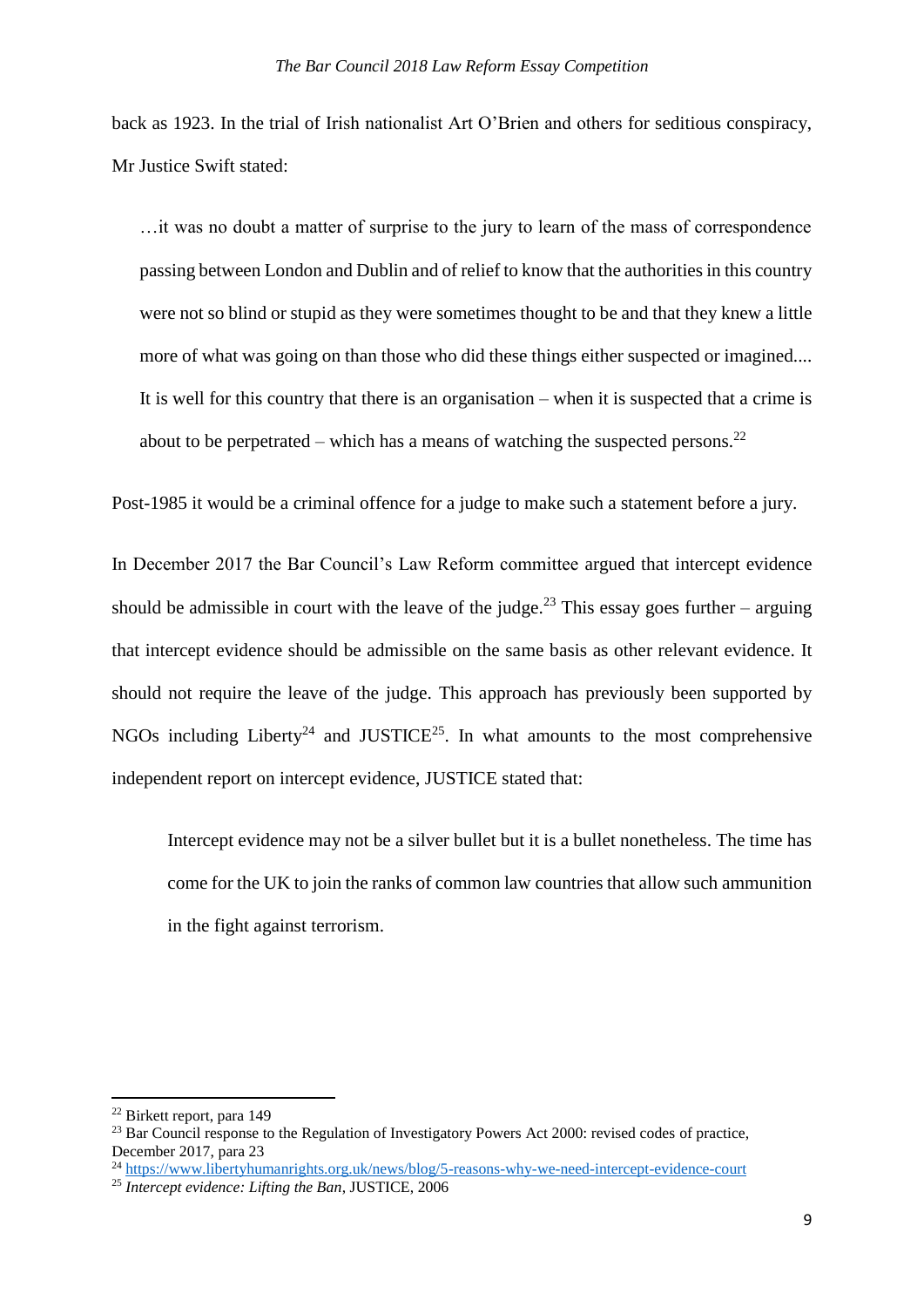The common law countries JUSTICE refers to are Australia, Canada, New Zealand, South Africa, and the United States. Other democracies use intercept evidence in criminal proceedings too, notably the Netherlands.

In 2010, the Coalition programme for government stated that Ministers would "seek to find a practical way to allow the use of intercept evidence in court<sup>"26</sup>. Given the number and range of authoritative voices in favour of such a move, it is submitted that this was a laudable aim. This was followed up with a command paper, published in December 2014. This summarised previous reviews of the policy, and conducted a cost-benefit analysis of potential law reform. The paper concluded that ending the ban on the use of intercept material in court could be technically difficult and that law reform should not take place "at this time".<sup>27</sup>

It is submitted that the outcome of the review was essentially a foregone conclusion, as it drew exclusively upon earlier studies that also supported a continued ban. The time has come for the Government to justify the ban from a point of principle, or to bring it to an end.

Furthermore, ending the ban on the use of intercept evidence would support the overriding objective of the criminal justice system: to deal with cases justly and, in particular, to acquit the innocent and convict the guilty.<sup>28</sup> As the cases of Boular and Knaggs show, intercept evidence can help to secure convictions in some of the most serious crimes against our society.

## **Conclusion**

**.** 

The ban on the use of intercept material in criminal proceedings undermines our ability to prosecute the most serious crimes. As can be demonstrated by its absence in numerous other

<sup>26</sup> *The Coalition, our programme for government, p.24,* May 2010, available at <https://www.gov.uk/government/publications/the-coalition-documentation>

<sup>27</sup> HM Government, 2014*, Inter*cept *as Evidence* (Cm 8989). HMSO

<sup>28</sup> Criminal Procedure Rules, rule 1.1